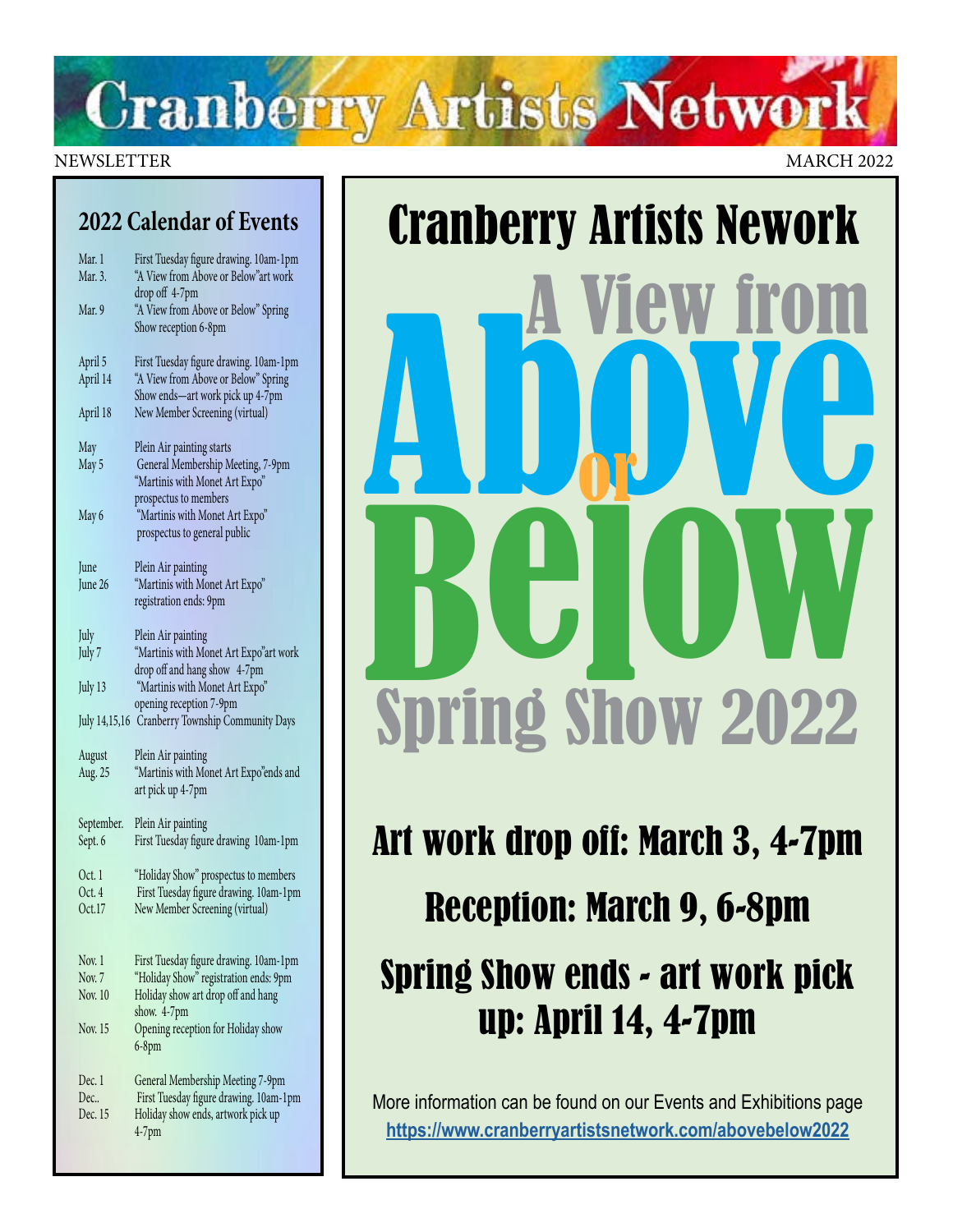**Cranberry Artists Network Back Hall Gallery and Glass Case Show Schedule** 

Back hall gallery artists please send Kathy Bischak, kbischak@ comcast.net and Debra Tobin debratobin@ymail.com, your bios, headshot/photo, photos of artwork, website and contact info now so they can prepare press releases and newsletter info in advance.

#### March 2022 **Lynda Kirby**

April 2022 **Marge Gardner**

May 2022 **Bradley Page**

June 2022 **Monica Hietsch Debra Tobin - Glass Case**

> July 2022 **Figure Drawing**

> > August 2022 **Plein Air**

September 2022 **Kathy Bischak Carol Scheftic - Glass Case**

October 2022 **Martha Skerlinski Mary Mason - Glass Case**

November & December 2022 **Holiday Show**

**Contact Vickie Schilling, vickie.schilling@gmail.com to be added to the list for upcoming 2023 show slots.**

# **Cranberry Artists Network**

## **MARCH FEATURED ARTISTS Susan Drennan**



Susan Drennan is new to Pennsylvania as of last February. She has a B.A. degree in painting with a minor in Curatorial studies. She has been painting for over 40 years in various media. She comes from Massachusetts and the art community there is very active with lots of venues to show art. She went out painting everyday unless it rained or was snowing. She has, though, also painted in the snow.

Working often in oil paint, her work varies in scale, with her most recent being 4 feet by 5 feet. Other mediums include pastel paintings, acrylic paintings, watercolor paintings, and collage. She recently included ceramic sculpture in her practice. With her love of color and use of light and shadow, she portrays landscapes, portraits, and close-up depictions of the natural world in an impressionistic or realistic way. Each of these subjects inspire her for their beauty and significance of light and shadow. She paints what moves her inner soul.

#### <https://www.susandrennanart.com>

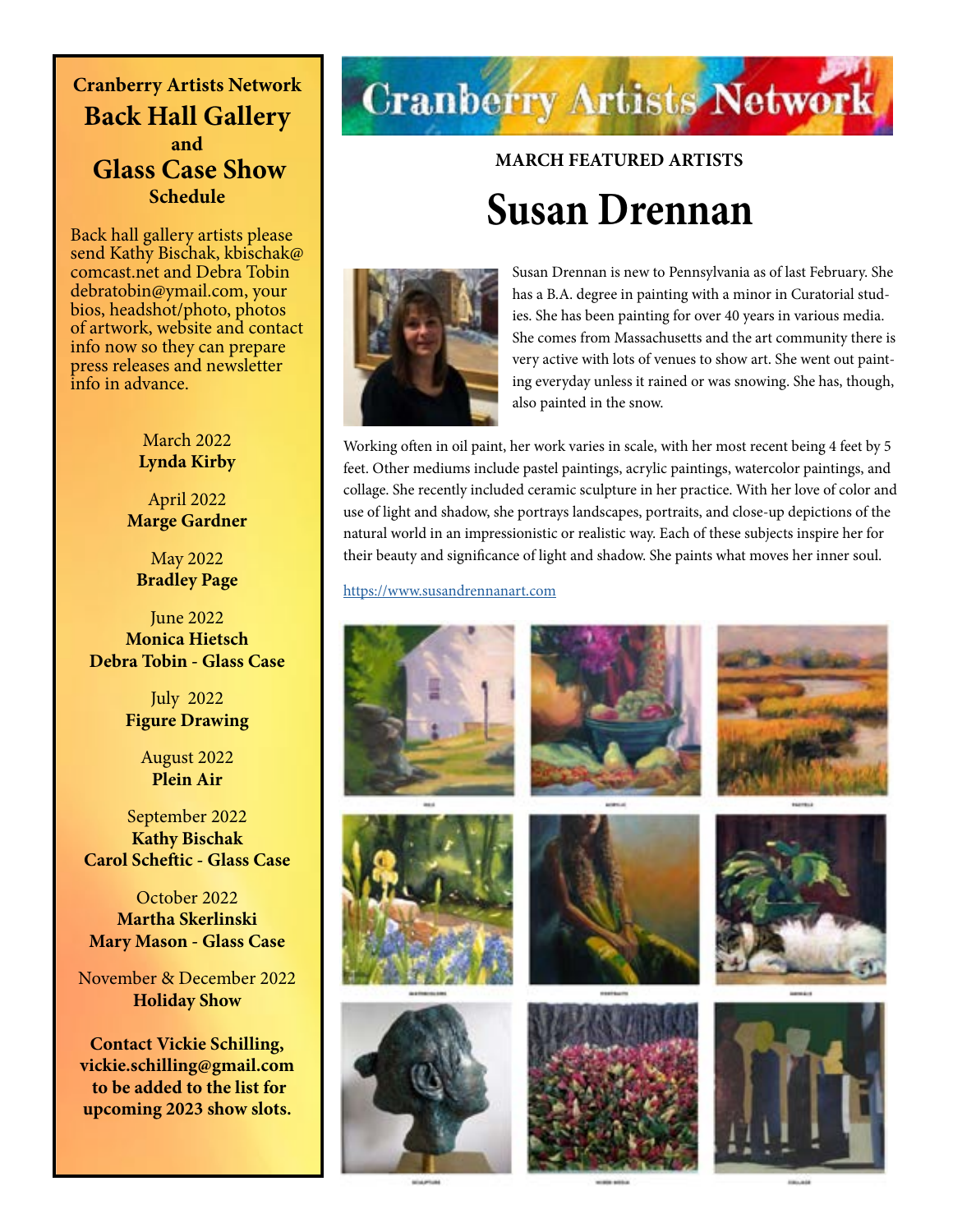# **Cranberry Artists Network**





- CAN dues run from January through December 31.
- Active Members must pay yearly dues of \$25 by January 31.
- After January 31, the active Member's dues will increase by \$5 to \$30.

**Nonpayment of dues by March 31 will result in loss of membership. Active Members who have lost their membership for nonpayment of dues will need to go through the screening process to be reinstated as an active member again.**

• A couple living in same household will pay \$40 for both members.

#### **2 WAYS TO PAY! PAYPAL OR CHECK!!**

• Checks payable to Cranberry Artists Network to the following address:

Cranberry Artists Network c/o Marcy Bogdanich PO BOX 1876 Cranberry Township, Pa 16066

• You can also use PayPal by going to our link: **<https://www.cranberryartistsnetwork.com/memberpayment>**

#### **MJ Hadley, Membership Chair**



**• Member Only Shows featuring member artwork • Life Model Drawing, Plein Air Painting, Classes & More!**





Following the success of last year's "Post-Rustbelt: Living Between America", "Rustbelt: REDUX" seeks to continue the exploration of the theme in 2022. We are looking for the American experience of life during the decades following the decline of industry (mid 1970's) to beyond the turn of the millennium. Only this year... we are looking for more grit, more apocalyptic, more "street", more deconstruction, depression, more political, visionary, and yes- more rust!

Deadline 3/10

[https://vestigegallery.com/](https://vestigegallery.com/rustbelt-redux/) [rustbelt-redux/](https://vestigegallery.com/rustbelt-redux/)

**MEMBERSHIP NOTICES AS OF JANUARY 2022 THERE WILL BE NO MORE CHECKS TO PAY FOR ENTRANCE FEES AND ALL REGISTRATION WILL BE THROUGH PAYPAL** 

**------------ WE ARE LOOKING FOR VOLUNTEERS TO HELP HANG AND TAKE DOWN SHOWS.**

**This is a fun opportunity to meet and connect with fellow artists, help the organization, and get a sneak peak of the beautiful art on display.** 

**Interested? Send an e-mail to CranberryArtistsNetwork@gmail.com with the word Volunteer in the subject line.**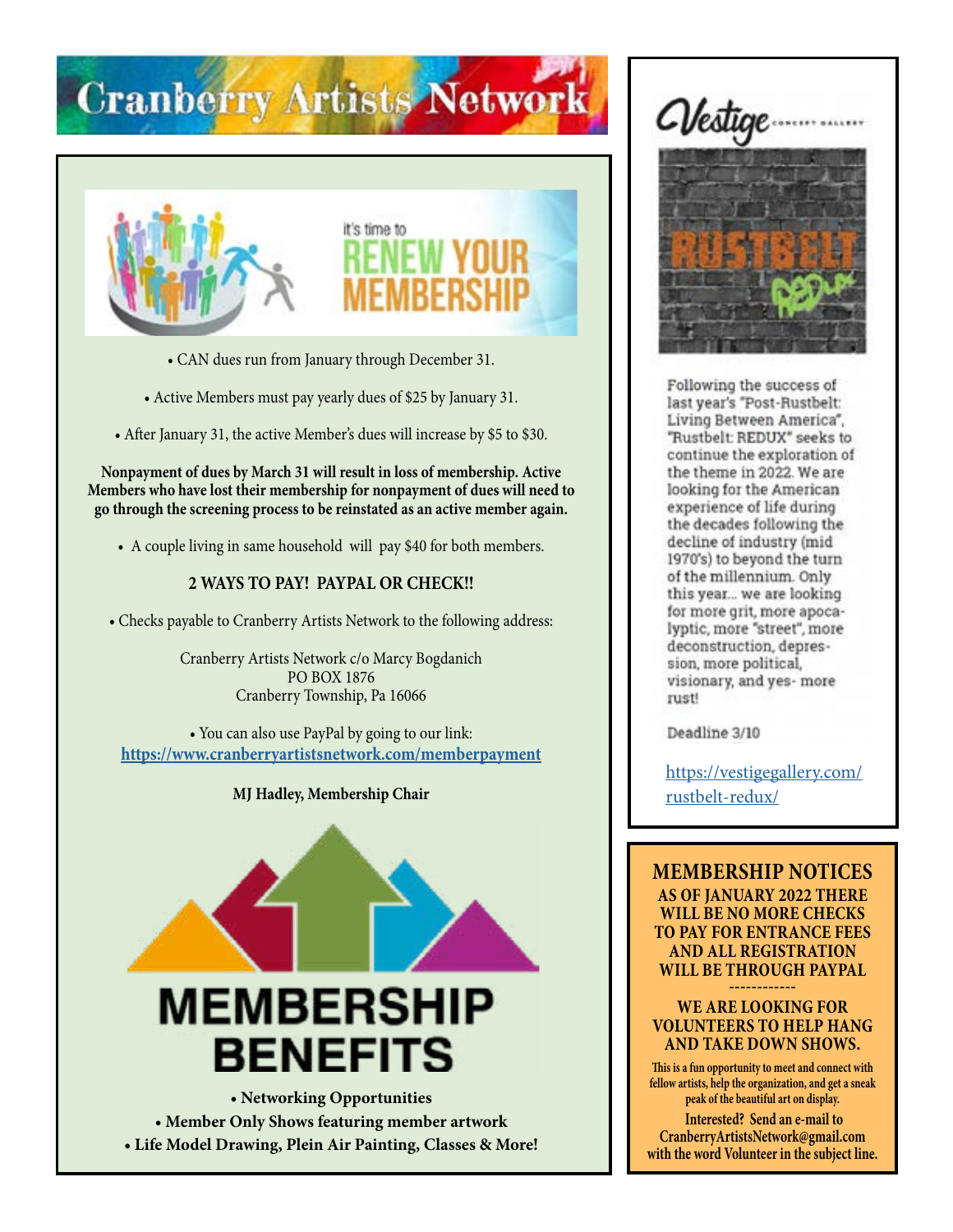### **CALL FOR ARTISTS**



#### **June 30, July 1, 2, & 3, 2022**

You are invited to enter Tobin the Westmoreland Art Nationals Juried Fine

Art & Photography Exhibition. Attached is an entry form. Please take note that the deadline is Friday, March 4, 2022. All entry forms must be postmarked or hand delivered on or before this date.

Since 1978, the Westmoreland Art Nationals has attracted submissions from not only local artists, but also regional, national, and international talents. The first exhibit will be held at the Westmoreland County Community College from Saturday, May 21 through Wednesday, June 8 with the second exhibit taking place Thursday, June 30 through Sunday, July 3 as part of the Westmoreland Arts & Heritage Festival. The opening reception for the Festival exhibit will take place on Saturday, June 25. You may enter as many pieces as you would like to be considered in both of our exhibits. Along with two physical on-site exhibits, we will again offer digital presentation for both live shows. Both shows provide excellent exposure for you and serve as wonderful networking opportunities to meet other distinguished artists in your field.

The 2022 Westmoreland Art Nationals entry form is available at

**[https://artsandheritage.com/](https://artsandheritage.com/art-nationals/) [art-nationals/](https://artsandheritage.com/art-nationals/)** as a PDF form.

We welcome and encourage you to

# **Cranberry Artists Network**

#### MEMBER NEWS

**[Gina Judy](https://www.ginajudyfineart.com/)** and **[James Tobin](https://jamestobinart.com/)** received Bronze Awards in the Camelback Gallery Artist Choice VIII International Juried Visual Arts Exhibition. The awards include a 3-month online group exhibition of their work, social media exposure, Art Week and Art Base exhibition publication, and e-blast announcement.

<https://www.camelbackgallery.com/artistchoice8exhibition>



Gina Judy Bronze Award Title of work: Mt. Everett Fruit Farm

> James Tobin Bronze Award Title of work: Night Station





**[Debra Tobin](http://debratobinart.com)** was awarded a bronze award in the Camelback Gallery Shades of Blue Exhibit for her digital art entry "Miles to Go Before I Sleep". [https://www.camelbackgal](https://www.camelbackgallery.com/shadesofblue2022exhibition)[lery.com/shadesofblue2022exhibition](https://www.camelbackgallery.com/shadesofblue2022exhibition)

**Sandra Beitsinger** has seven paintings on display and for sale at Coraopolis Nutrition. It is a new business located on the corner of Mill Street and 5th Avenue in Coraopolis. They are open 7 days a week.

Congratulations to the following CAN members for receiving awards in the North Hills Arts Center "A Pittsburgh Perspective Art Exhibit" Second Place - Colorful Eye by **Larry Brandstetter**  Third Place - Pittsburgh Cityscape 1 by **Gina Judy**  Honorable Mentions Peace, Love and Happiness by **Debra Tobin**  40th Street Bridge from Washington Crossing by **Patricia Mae Young** 

**Larry Brandstetter** invites you and your friends to his NEW One-Man-Show, "Door Sticks Pull Hard" hosted by You Are Here Gallery in Jeannette, PA. March 5 through April 16, 2022.<http://www.yah406clay.org> Larry is proud to present new ink drawings, color pencil drawings and several pretty cool collages. Opening Reception ~ Saturday March 5, 2022 ~ from 12:00 to 6:00 pm. Larry will present an Artist Talk with Q&A at 2:00.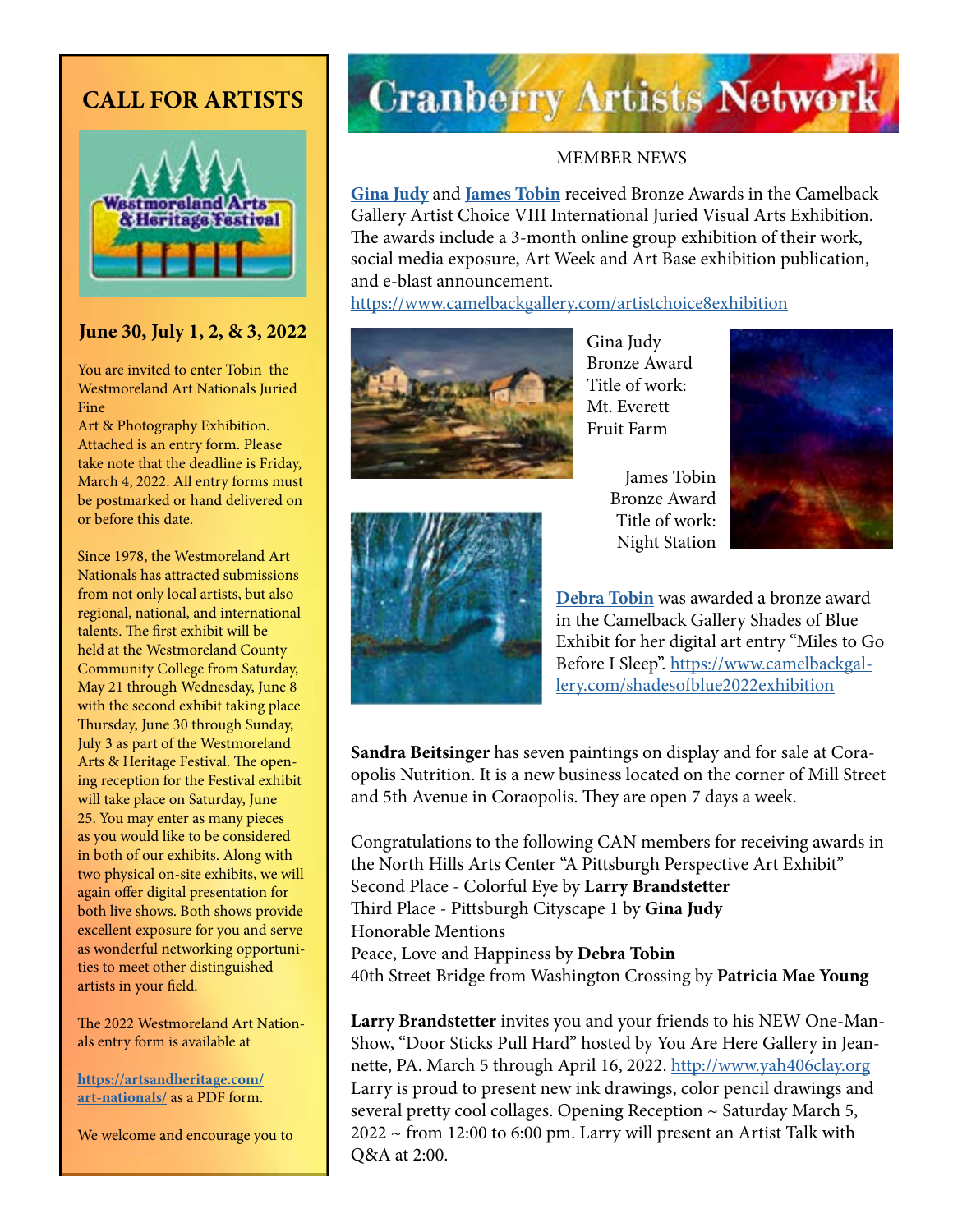

### MEMBER NEWS *Upcoming Back Hall Gallery Artists*



**MARCH - Lynda Kirby** is the March 2022 featured artist at the Cranberry Artists Network Back Hall Gallery. Please be sure to check out her display when you are there for the A View from Above or Below art drop-off and opening reception.



**APRIL - Marge Gardner** will be the April 2022 Cranberry Artists network Back Hall Gallery artist and she will be hosting a meet and great with light refetreshments from 4-6 pm on April 14 at the Cranberry Municipal Building.







# children's museum

#### pittsburgh

We are pleased to reinstate the summer in-person Tough Art Residency Program for its 14th installment after a two-year hiatus due to the COVID-19 pandemic. residency goals

- Produce artwork that is tough enough to withstand public interaction, especially that of children
- Work collaboratively with Children's Museum of Pittsburgh staff to create and develop an engaging work of art to be exhibited in the museum
- Give artists a platform to display their work and reach a potentially new audience, which in turn, provides new avenues of art exploration for the museum

See past Tough Art projects **[https://pittsburghkids.org/exhib](https://pittsburghkids.org/exhibit/tough-art-call-for-artists/)[it/tough-art-call-for-artists/](https://pittsburghkids.org/exhibit/tough-art-call-for-artists/)**

#### **Applications must be received by 11:59 pm on March 13, 2022.**

Selected artists will be announced on April 1, 2022.

Send any questions about the Tough Art residency to submissions@pittsburghkids.org.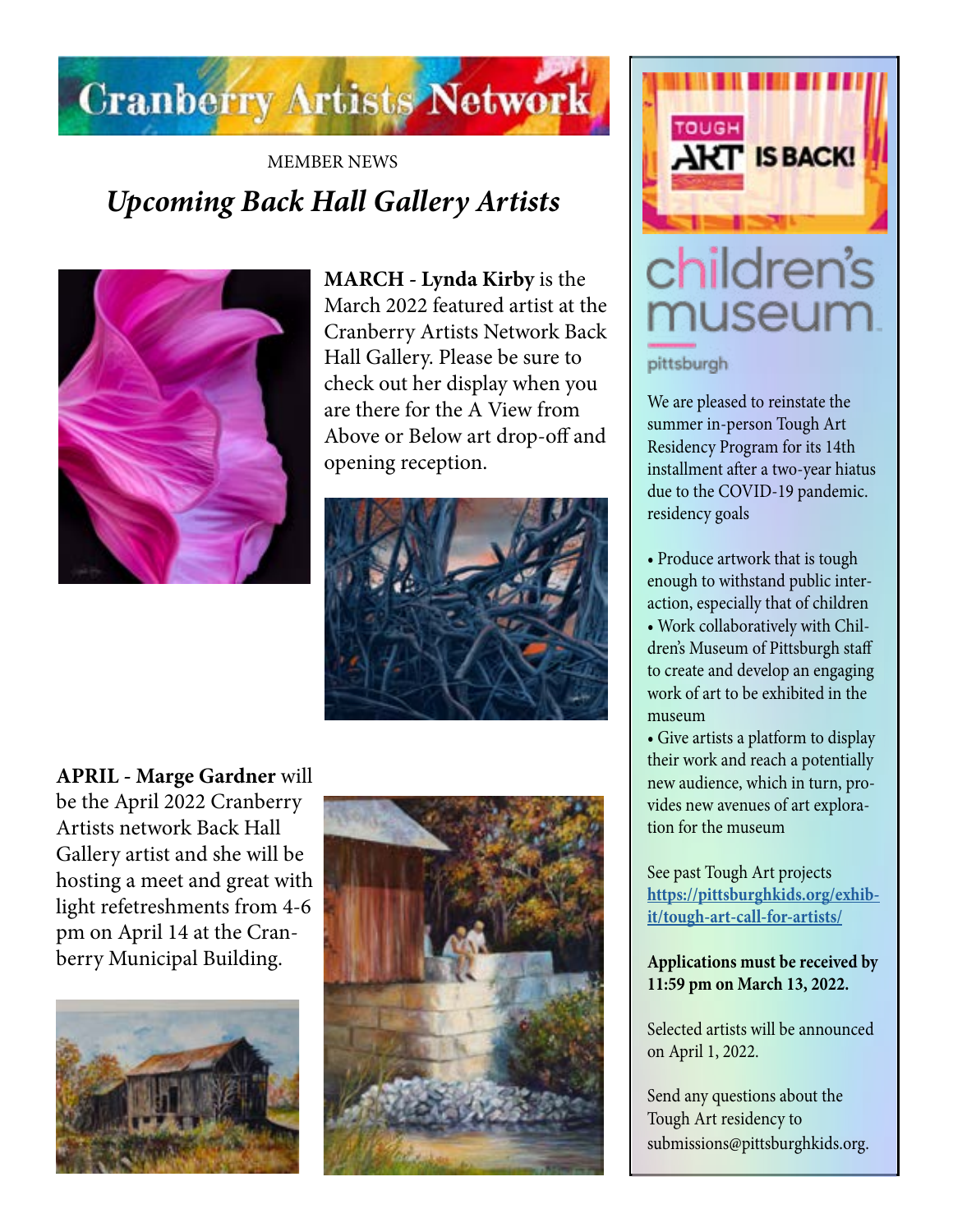### **CALL FOR ARTISTS**



**INTERNATIONAL ONLINE JURIED VISUAL ARTS COMPETITION BLACK AND WHITE IX(9)**

**Open to all artists 18 years and older. Black and White and/or Shades of Gray. The art may have other colors, but the theme colors must be prominent. The jurors will be looking 1st for originality, quality of work and technical skill.** 

**Mediums to be considered include: Pencil, Charcoal, Collage, Encaustic, Illustration, Mixed Media, Scratchboard, Oil, Acrylic, Pastel, Sculpture, Digital Art, Photography and Watercolor.** 

**Artists may enter more than once. Deadline March 13, 2022 \$19 for 1-2 images (non-refundable) Awards Announced March 28, 2022**

**[https://www.camelbackgallery.com/enter](https://www.camelbackgallery.com/entercompetitions) [competitions](https://www.camelbackgallery.com/entercompetitions)**

### **INTERNATIONAL ONLINE JURIED VISUAL ARTS COMPETITION SHADES OF GREEN 2022**

**Open to all artists 18 years and older. We are look ing for Shades of Green in any style or subject mat ter. The art may have other colors, but the theme color "Green" must be prominent and/or the focal point of the artwork. The jurors will be looking for originality, quality of work and technical skill.** 

**Mediums to be considered include: Colored Pencil, Encaustic, Mixed Media, Oil, Acrylic, Pastel, Watercolor, Airbrush, Digital Art and Photography. Please inquire if you have another medium outside of this scope of mediums.**

**Artists may enter more than once.**

**deadline march 27, 2022 \$19 for 1-2 images(non-refundable) Awards Announced April 11, 2022**

**[https://www.camelbackgallery.com/](https://www.camelbackgallery.com/entercompetitions) [entercompetitions](https://www.camelbackgallery.com/entercompetitions)**

# **Cranberry Artists Network**

#### MEMBER NEWS

**Lorrie Ann Minicozzi's** series of live figure drawing sessions at her studio in Gibsonia, Pennsylvania continues Sunday, March 13, 2022!!!!! The fee is \$10 per 3-hour session and will vary weekly between draped, costumed, and nude posing. Models: TBD. As advance coordination needs to occur, an RSVP for each individual session will be needed in advance. There will be tables and chairs, great natural and studio lighting, ample space to spread out, room for easels and light refreshment provided. In the interest of Covid, the models have been vaccinated and social distancing will be encouraged. Please feel free to text or call with any additional questions 631-697-4065.

#### **Susan Walker Art Winter 2022 Workshops and Events**

Simple Watercolors - An intro to learning the Beautiful Art of Watercolor 6:30 PM - 8:00 PM, March 18 CURIO cool 113 Main Street, Zelienople (412)282-3640 <https://www.curiocool.com/curioclassesandevents>

[\](https://www.yah406clay.org/)

Bible Art Journaling in the Scriptures 2nd Friday of Each month Presbyterian Church of Portersville 1297 Perry Highway Mar 11, Apr 8, May 13, Jun10, Jul 8, Aug No Class, Sept 9, Oct. 14, Nov 11, Dec. NO CLASS \$22/ class include all the materials to create a beautiful page. [www.susanwalkerart.com](http://www.susanwalkerart.com) or 724-272-2146



Sexual Identity<br>mic Race Environment Pandemic Education Economic justice

Reproductive Rights quality Political

#### WOMEN IN ART 2022: **VISUAL VOICES**

#### April 23 through June 4, 2022

Entries due midnight March 19, 2022

Open to artists identifying as female in southwest Pa and the Morgantown, WV area

This exhibition challenges women artists to make art that speaks to the power the visual arts can wield in our current cultural climate. Visual Voices aspires to expand the canon of art by being a platform to showcase a symphony of women's voices that sing loudly and passionately about the changes and challenges of our time.

You Are Here, with partner Maureen Kochanek, challenges artists to complete this sentence: My visual voice speaks to \_ Above statement must accompany digital images and entry fee when submitting work. For application and details visit yah406clay.org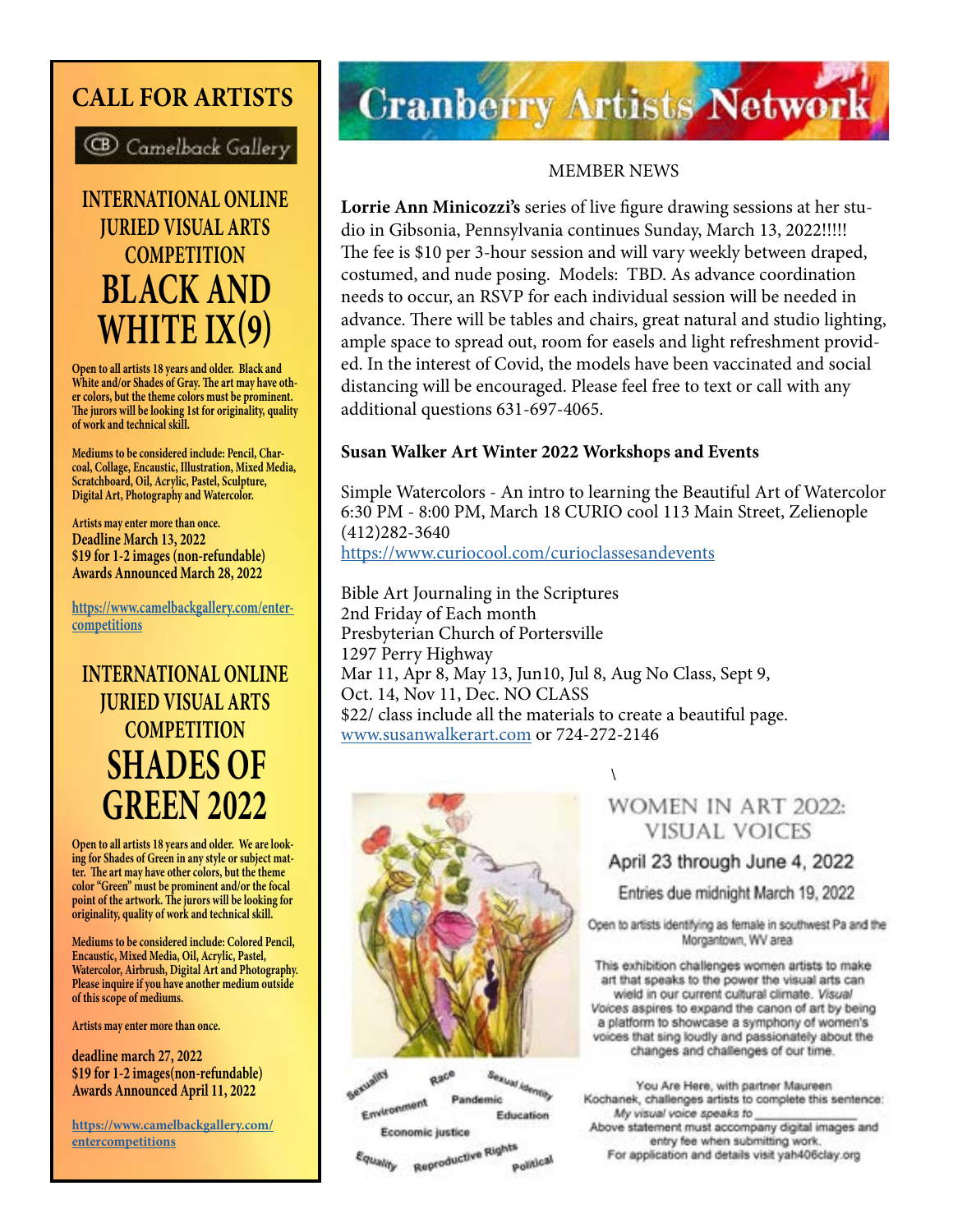# **Cranberry Artists Network**









(detail), Jan Pini, and Kristin Dive Clockwise, art by: Marian Salk

"Pure Color" Pittsburgh Pastel Artists League

Members Show

North Hills Art Center March 12 - April 8, 2022 Hours: Mon-Fri 10-3 Reception and Awards: March 19, 5-7



3432 Babcock Blvd., Pittsburgh, PA 15237 northhillsartcenter.org ppal-artists.com



#### **Call for Artists at Ketchup City Creative!**

All artists are welcome to submit 2D works featured on non-traditional shaped panels and canvases. No Rectangle or Square shaped works allowed!

There is no size limit to this call. However, smaller works are preferred. Artists can submit 2 pieces. There will be a \$15 hanging fee per work accepted. These fees are nonrefundable and help pay for the studio



space and show production. Work must be ready to hang with a wire or sawtooth hook. Artists are responsible for their own sales and will receive 100% of commission. Sold and Unsold work can be picked up after the show. To apply, please follow the link to fill out the google form.



Email hheitzenraterart@yahoo.com for any questions.

### **CALL FOR ARTISTS**



Oglebay Institute *Inspiring the Imagination* 

#### **Raising the Roof! Take a piece of Stifel Fine Arts Center home!**

In 2019, The Oglebay Institute launched a \$4.4 million capital campaign to complete critical improvements to two of its historic properties and make other investments throughout the organization. In the summer of 2021, preservation work began on the Stifel Fine Arts Center, in cluding the complete removal and replacement of its terra cotta tile roof. Additional campaign details are available online at [oionline.com/capitalcampaign](http://oionline.com/capitalcampaign/).

We saved some of the tiles that came off the roof, and we are asking artists to create a unique piece of artwork using these tiles. These artworks will be auctioned off to raise money to help pay for our new roof.

#### **To Enter:**

- **Pick up** roof tile(s) from the
- Stifel Fine Arts Center. January 31 - February 19 (unable to ship)
- **Create** a unique piece of art-
- work using roof tile(s) from the Stifel Fine Arts Center.
- **Take** a clear, well lit, high-resolution photo of the piece.

• **Enter** through the call "Raise the Roof!" at [callforentry.org](https://www.callforentry.org/). April 20th

• **Hand deliver** the finished piece to the Stifel Fine Arts Center. April 25-30 (All work must be hand delivered)

• **Come** to the auction! Auction gala: May 7th

Artists will get 50% of the proceeds and the other 50% will go to the capital campaign. Artists are welcome to donate their proceeds back to the capital campaign as a tax-deductible donation.

PROSPECTUS

[https://drive.google.com/file/d/14TFpyw6o](https://drive.google.com/file/d/14TFpyw6opgh-QhaVUiQ6UsAXZ9L8vYBa/view)[pgh-QhaVUiQ6UsAXZ9L8vYBa/view](https://drive.google.com/file/d/14TFpyw6opgh-QhaVUiQ6UsAXZ9L8vYBa/view)